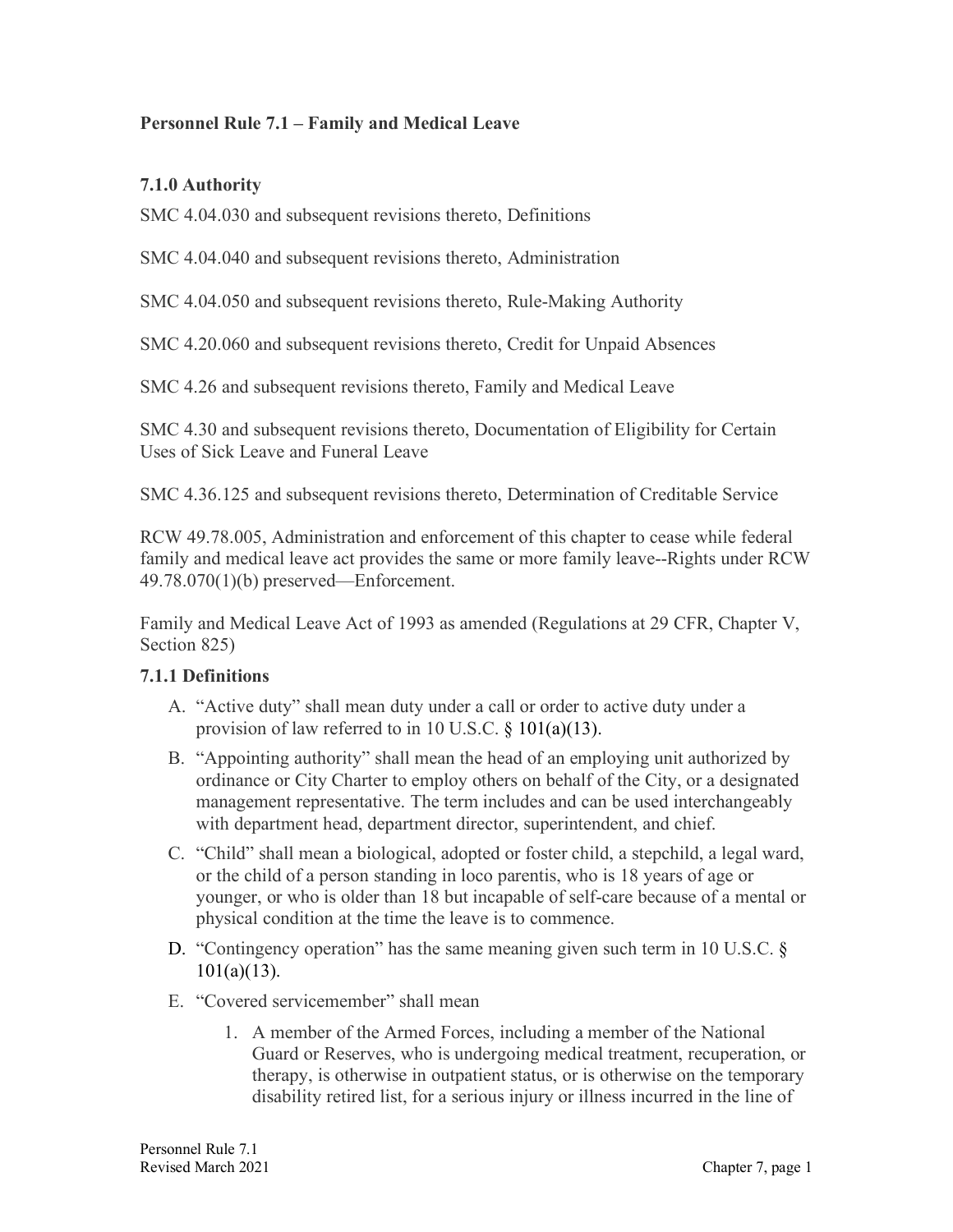duty while on active duty in the Armed Forces that may render the member medically unfit to perform the duties of the member's office, grade, rank, or rating.

- 2. A veteran of the Armed Forces who is undergoing medical treatment, recuperation, or therapy for a serious injury or illness incurred in the line of duty while on active duty in the Armed Forces and who was a member of the Armed Forces at any time during the period of 5 years preceding the date on which the veteran undergoes the medical treatment, recuperation or therapy.
- 3. Any other individual who is a "covered servicemember" under the terms of the federal Family and Medical Leave Act and its implementing regulations.
- F. "Domestic partner" shall mean an individual with whom an employee shares the same regular and permanent residence, has a close personal relationship, and has agreed to be jointly responsible for basic living expenses incurred during the domestic partnership. To qualify to use sick leave to care for a domestic partner, an employee must file an affidavit of domestic partnership with his or her employing unit attesting that:
	- 1. He or she is not married, and
	- 2. He or she and his or her domestic partner is 18 years of age or older, and
	- 3. They are not related by blood closer than would bar marriage in Washington, and
	- 4. They were mentally competent to consent to contract when their domestic partnership commenced, and
	- 5. They are each other's sole domestic partner, and
	- 6. Any other domestic partnership in which the employee or his or her domestic partner participated with a third party was terminated not less than 90 days prior to the date he or she files an affidavit of domestic partnership or by the date of the death of the third party, whichever was earlier.
- G. "Equivalent position" shall mean a position in which the employee enjoys the same status, seniority, rate of pay and benefits.
- H. "Family and Medical Leave" shall mean properly certified paid or unpaid leave taken by an employee for a qualifying condition. The Family and Medical Leave entitlement is pro-rated for part-time employees.
- I. "Intermittent or reduced leave schedule" shall mean paid or unpaid Family and Medical Leave that is taken sporadically or that results in a temporary reduction of the employee's normal work schedule, respectively.
- J. "Military exigency" means a necessity arising out of the fact that a servicemember is on active duty or call to active duty status. "Military exigency"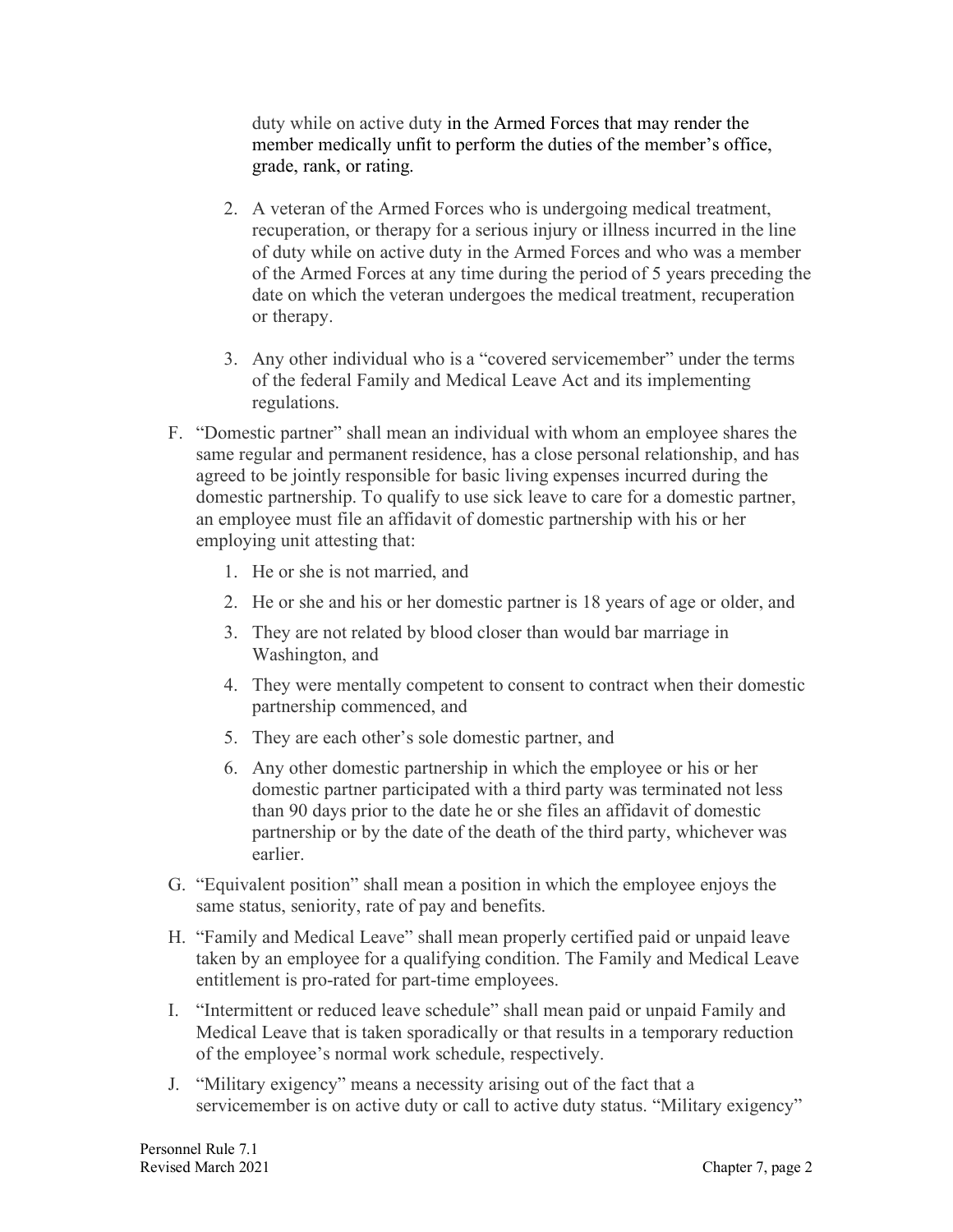has the same meaning as set forth in the federal Family and Medical Leave Act and its implementing regulations.

- K. "Next of kin," used with respect to an individual, means the nearest blood relative of that individual.
- L. "Outpatient status," with respect to a covered servicemember, shall mean the status of a member of the Armed Forces assigned to one of the following:
	- 1. A military medical treatment facility as an outpatient
	- 2. A unit established for the purpose of providing command and control of members of the Armed forces receiving medical care as outpatients.
- M. "Parent" shall mean the biological, step or adoptive mother or father of the employee or the employee's spouse or domestic partner. Parent includes an individual who stood in loco parentis to the employee when the employee was a child; i.e., an individual who acted as a parent and who had day-to-day responsibilities to care for and financially support the employee. A legal or biological relationship is not necessary.
- N. "Seattle Human Resources Director" shall mean the head of the Seattle Department of Human Resources or his or her designated management representative.
- O. "Probationary employee" shall mean an employee who has been appointed to a position within the classified service but who has not completed a 1-year period of probation.
- P. "Regularly appointed employee" shall mean an individual who has a probationary, trial service, regular or exempt appointment to a position of City employment.
- Q. "Rolling 12-month period" shall mean a 12-month period measured backward from the first day that an employee takes unpaid Family and Medical Leave; each time an employee takes Family and Medical Leave the remaining leave entitlement would be any balance of the leave hours which has not been used during the immediately preceding 12 months.
- R. "Seniority" shall mean a regular employee's length of continuous service in his or her present class and all higher classes since original appointment to that class, excluding any break in service occasioned by a quit, resignation, retirement or discharge.
- S. "Serious health condition" shall mean an illness, injury, impairment, or physical or mental condition that involves inpatient care in a hospital, hospice, or residential medical care facility; or continuing treatment by a health care provider.
- T. "Single 12-month period" shall mean a 12-month period in which Covered Servicemember Family Medical Leave and other types of FML Leave may be taken for a total of 26 work weeks measured forward from the first day family medical leave is taken and ending 12 months after that date.;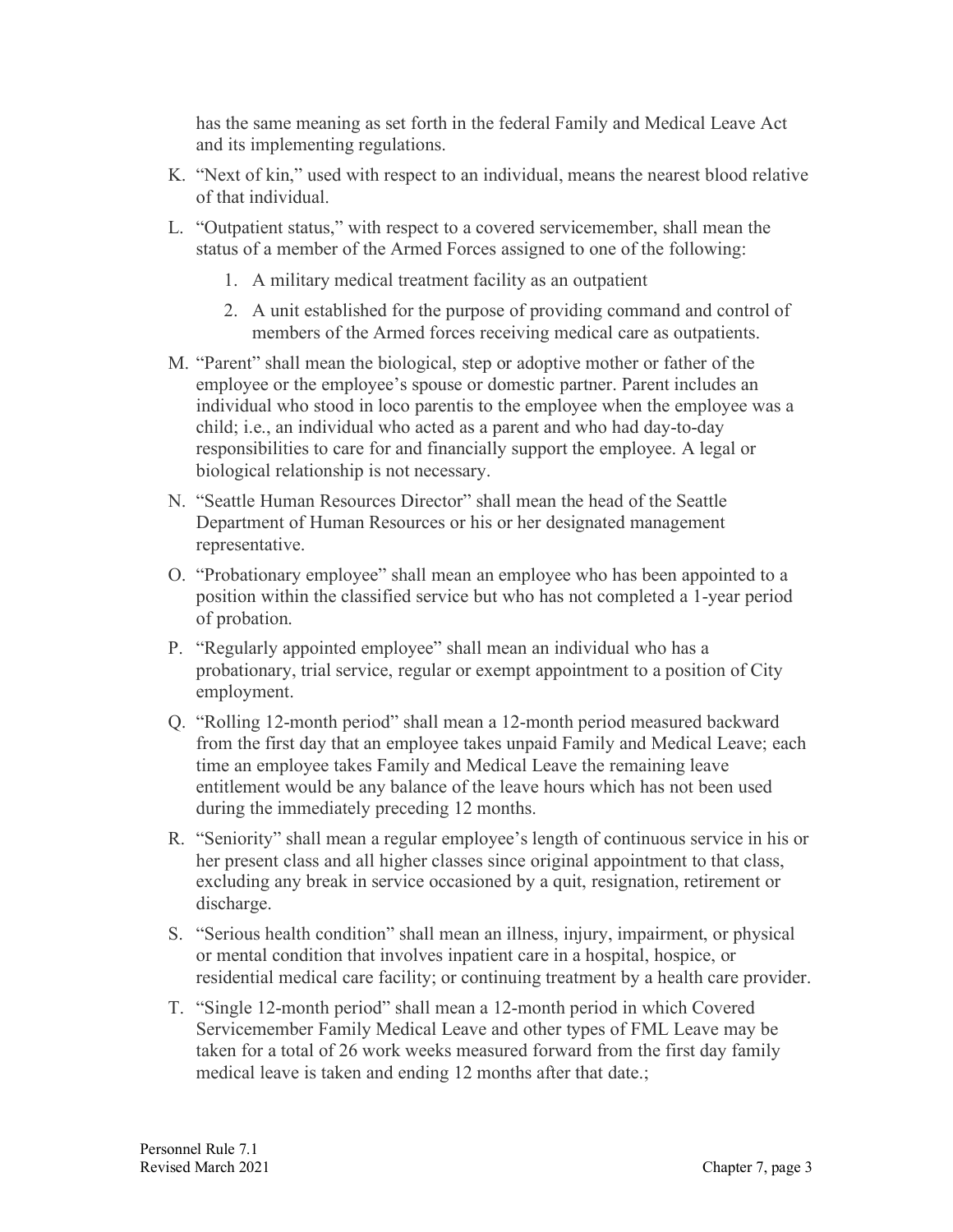- U. "Son or daughter" shall mean a biological, adopted or foster child, a stepchild, a legal ward, or the child of a person standing in loco parentis, of any age.
- V. "Status" shall mean the condition of being exempt, probationary or regular in the current position or class.

## **7.1.2 Application of this Rule**

- A. This Rule applies to regularly appointed employees.
- B. For regularly appointed employees who are represented under the terms of a collective bargaining agreement, this Rule prevails except where it conflicts with the collective bargaining agreement, any memoranda of agreement or understanding signed pursuant to the collective bargaining agreement, or any recognized and established practice relative to the members of the bargaining unit.
- C. This Rule does not apply to individuals hired by the City on a temporary, intermittent or seasonal basis, or for a work schedule of fewer than 20 hours per week nor does it apply to individuals hired under contract to the City. Personnel Rule 11 pertains to temporary employees, and these workers are subject to applicable federal, state and local laws.
- D. This Rule does not apply to individuals who are employed under the terms of a grant that includes family and medical leave provisions that conflict with this Rule.
- E. Appointing authorities may establish written policies and procedures for the implementation and administration of this Rule to facilitate the management of the personnel system within their employing units, provided that such policies and procedures do not conflict with the provisions of this Rule.

#### **7.1.3 Family and Medical Leave**

The City adopts and adheres to the state and federal Family and Medical Leave Act as amended and implementing regulations, except where the City ordinance provides a greater benefit.

- A. Eligibility
	- 1. All full-time employees that have completed six months of employment are eligible for unpaid Family and Medical Leave. The Family and Medical Leave entitlement is pro-rated for part-time employees.
	- 2. Where an employee and his or her spouse/domestic partner both work for the City, each is entitled to up to the maximum amount of Family and Medical Leave, pro-rated for part-time employees.

# B. Oualifying Conditions

An employee may take unpaid Family and Medical Leave for any 1 or a combination of the following reasons:

1. The non-medical care of the child of the employee or of the employee's spouse/domestic partner after birth;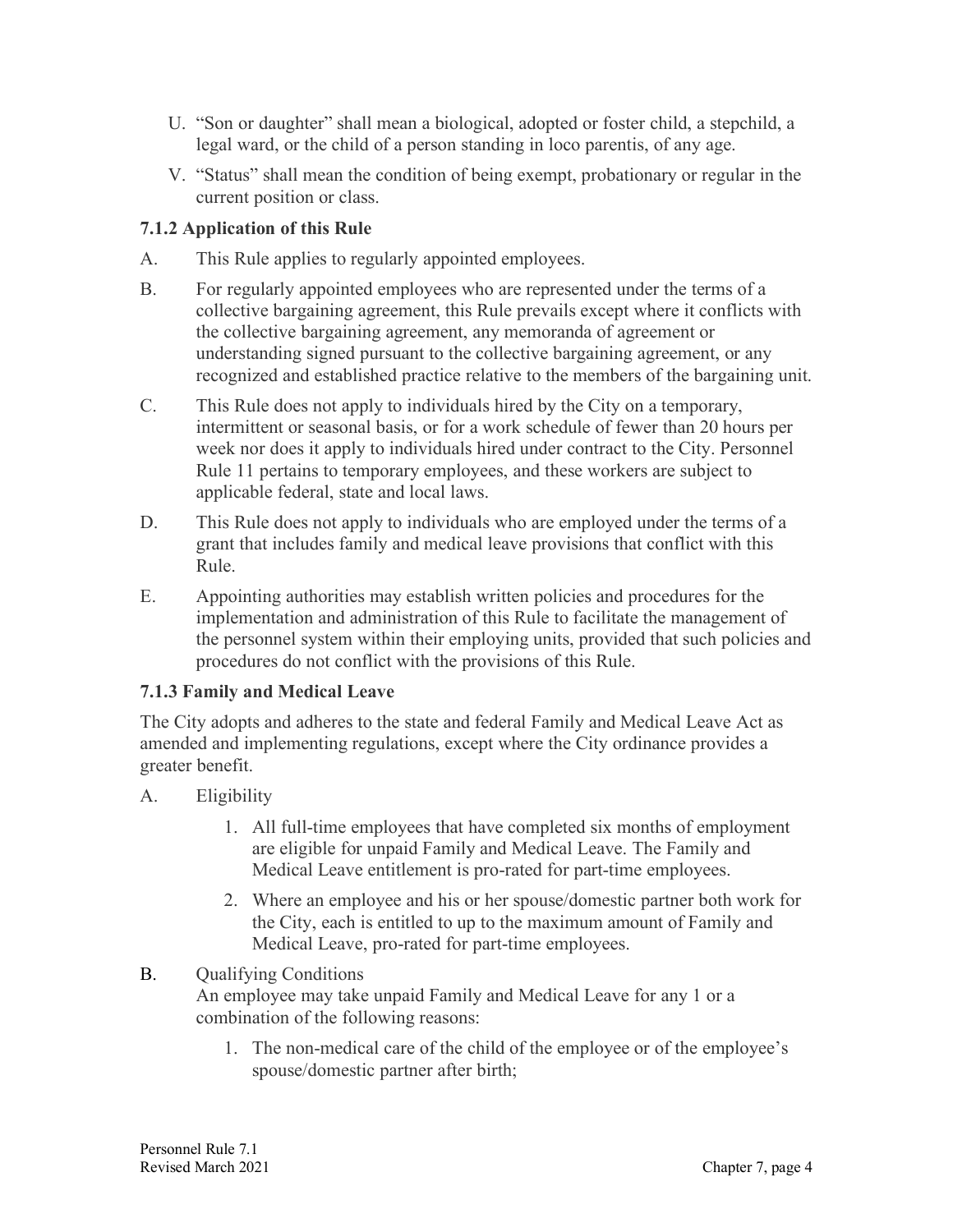- 2. The placement of a child with the employee or his or her spouse/domestic partner for adoption or foster care;
- 3. The care of the employee's spouse/domestic partner, or a child or parent of the employee or his or her spouse/domestic partner who has a serious health condition; or
- 4. The employee's own serious health condition that makes the employee unable to perform the functions of his or her job.
- 5. A qualifying military exigency for the spouse/domestic partner, son, daughter or parent of the employee set forth in the federal Family and Medical Leave Act and its implementing regulations, including
	- i. Short notice deployment
	- ii. Military events and related activities
	- iii. Childcare and school activities
	- iv. Financial and legal arrangements
	- v. Counseling
	- vi. Rest and recuperation
	- vii. Post-deployment activities

6. The care of a spouse/domestic partner, parent, son, daughter, or next of kin who is a covered servicemember and has a serious illness or injury under the terms and circumstances that such leave would be available under the federal Family and Medical Leave Act and its implementing regulations.

- C. Family and Medical Leave Entitlement
	- 1. The City's Family and Medical Leave Program provides for
		- i. Up to the equivalent of 520 regular work hours (90 calendar days) of unpaid leave per rolling 12-month period for a combination of one or more of all leave categories described above in 7.1.3 B, except for leave to care for a covered servicemember (7.1.3 B.6); or
		- ii. Up to 26 workweeks per single 12-month period for the care of a covered servicemember.

The total combined leave for covered servicemember care and all other categories of family and medical qualifying leave may not exceed 26 work weeks in a single 12-month period.

2. An employee is eligible to take Family and Medical Leave on an intermittent basis or reduced leave schedule where the leave is taken for a serious health condition of the employee or an eligible family member and such intermittent or reduced schedule leave is medically necessary. An employee is also eligible to take Family and Medical Leave on an intermittent basis or reduced leave schedule for a qualifying military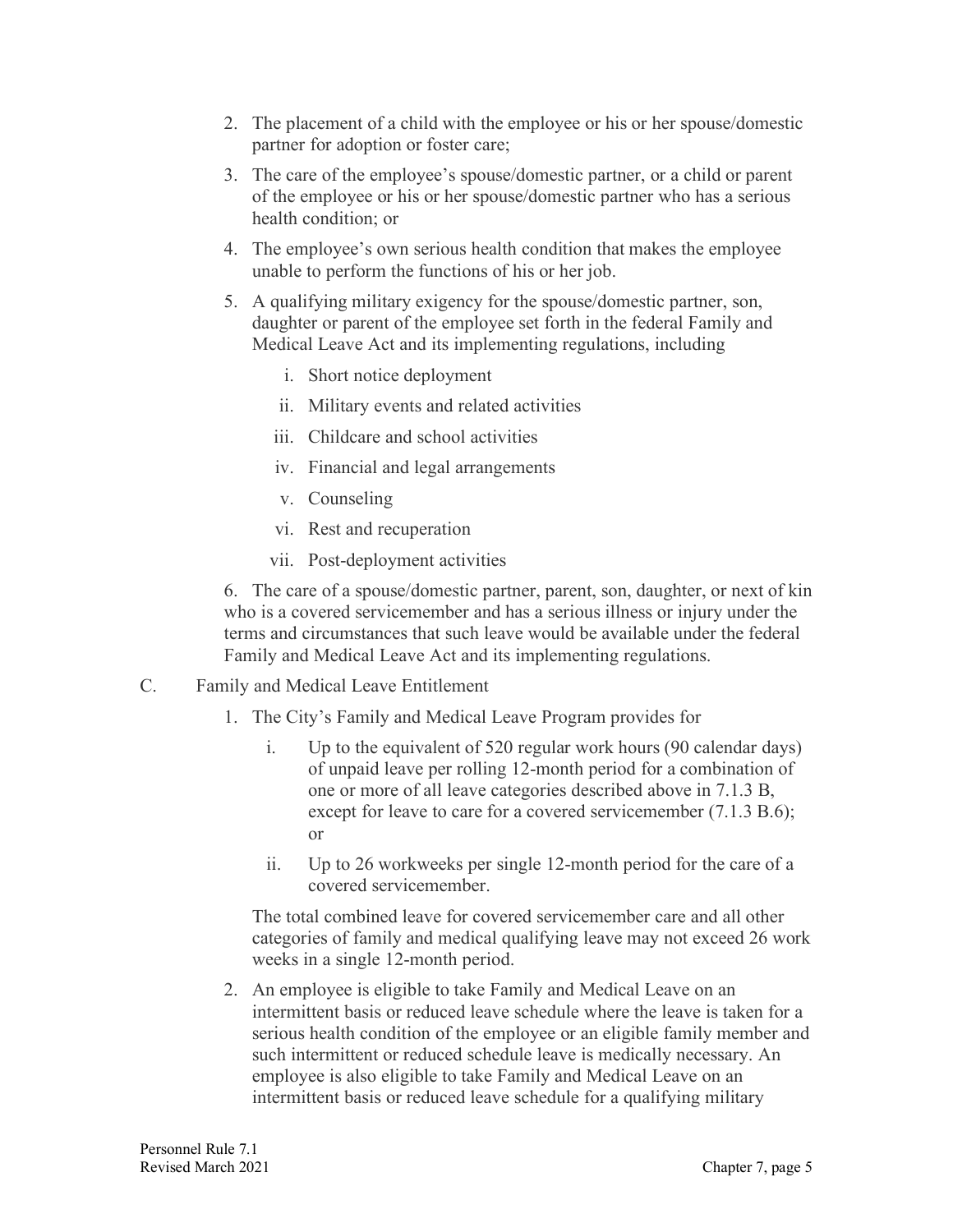exigency, regardless of medical necessity. The available leave is pro-rated for a part-time employee based on the normal work schedule. If the employee works a fluctuating schedule, the amount of leave available shall be based on the straight-time hours worked during the 12 months immediately preceding the pay period in which the leave is to begin. Intermittent and reduced leave schedule Family and Medical Leave may be taken in 15-minute increments. Any paid leave taken for a Family and Medical Leave-qualifying reason may also be taken in 15-minute increments.

An employee who takes Family and Medical leave on an intermittent or reduced leave schedule for planned medical treatments may be temporarily transferred to a position that better accommodates the intermittent or reduced leave schedule. The position to which the employee is transferred must have equivalent pay and benefits. The employee must be restored to the position from which he or she was transferred when his or her Family and Medical Leave terminates or his or her entitlement expires. The hours worked in the alternate position do not count against the employee's Family and Medical Leave entitlement.

- 3. The entitlement to the equivalent of 520 regular work hours of unpaid leave for all leave categories described above in 7.1.3 B, except for leave to care for a covered servicemember (7.1.3 B.6) is per rolling 12-month period measured backward from the current date. The entitlement to 26 work weeks of unpaid leave for the care of a covered servicemember is per single 12-month period from when the leave begins.
- 4. The entitlement to Family and Medical Leave taken for the non-medical care of the employee's newborn child or a child placed with the employee or his or her spouse/domestic partner for foster care or adoption expires 12 months after the birth or placement of the child. Leave taken for this reason must be concluded by the first anniversary of the child's birth or placement.
- 5. An employee may use any paid leave balance to cover an absence for a Family and Medical Leave-qualifying condition. The Family and Medical Leave-qualifying condition must satisfy the requirements of the paid leave program utilized as well. The employee's use of paid leave may be instead of or in addition to unpaid Family and Medical Leave. Paid leave taken for a Family and Medical Leave-qualifying condition is subject to the protections provided under Rule 7.1.3 (D) as long as it is properly certified.
- D. Family and Medical Leave Protections
	- 1. An employee is entitled to take Family and Medical Leave for a qualifying condition as defined in Personnel Rule 7.1.3 (B).
	- 2. An employee must be reinstated to the position from which he or she took Family and Medical Leave or to an equivalent position. The employee's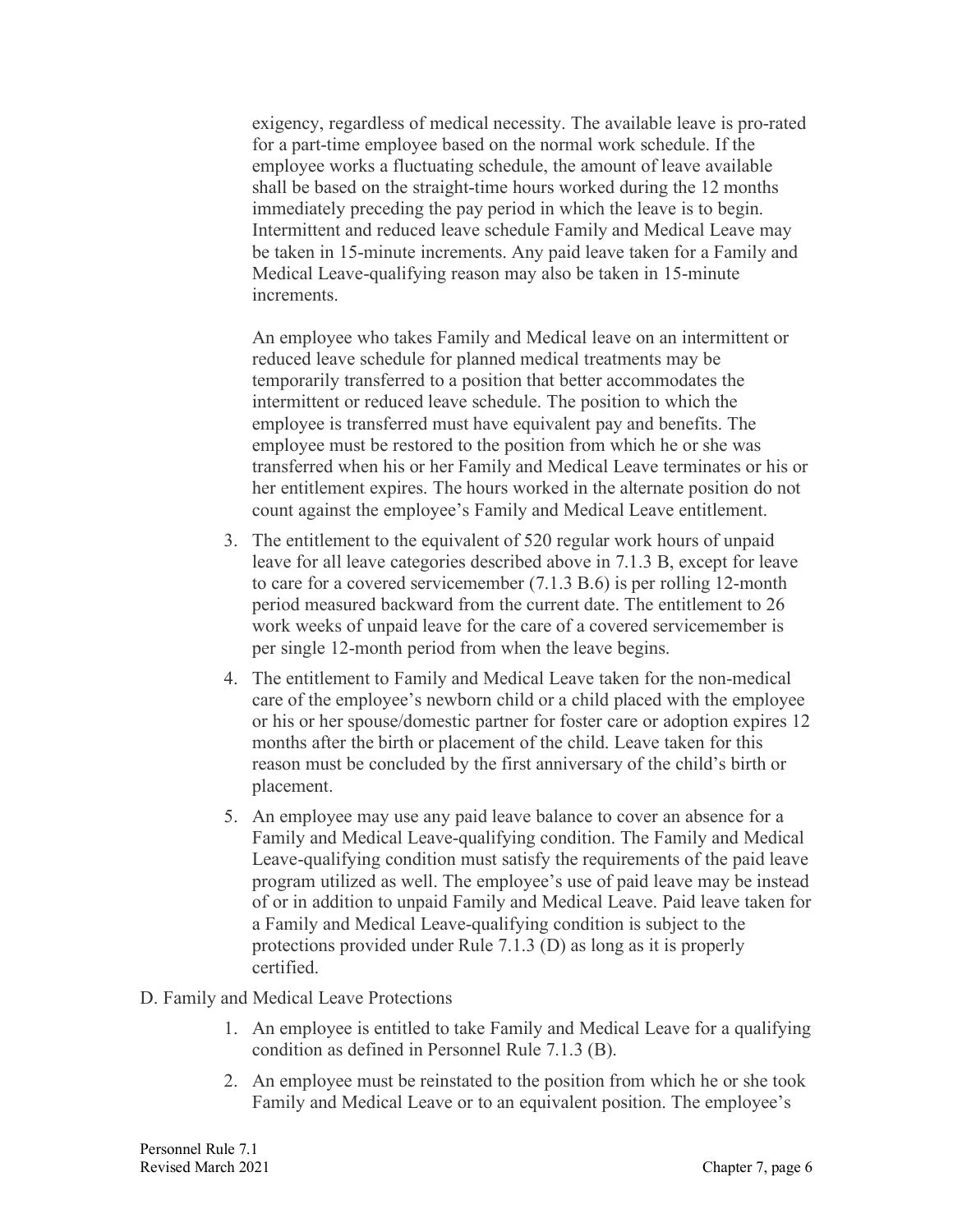right to restoration to the same or equivalent position is no greater than if the employee had been continuously working.

- 3. The City shall maintain an employee's coverage under one of the City's group health plans while on Family and Medical Leave at the level and under the conditions the coverage would have been provided if the employee had continued in employment continuously for the duration of such leave. If the employee fails to return from unpaid Family and Medical Leave for any reason other than a continuation, recurrence or onset of his or her serious health condition or because of other circumstances beyond the employee's control, he or she may be required to reimburse the City for such coverage. A service or disability retirement, or a return to work for a minimum of 30 days prior to separation shall be considered a return to work for purposes of this Rule.
- 3. An employee's paid or unpaid absences that are designated and certified as Family and Medical Leave-qualifying cannot be used as the basis, in whole or in part, for an adverse personnel action.
- E. Notice and Certification Requirements
	- 1. The appointing authority or designated management representative shall conspicuously post the United States Department Of Labor bulletin, "Your Rights Under the Family and Medical Leave Act of 1993" and the City's bulletin, "Notice to Employees Explaining Family and Medical Leave Benefits, Conditions and Obligations." It is the responsibility of the appointing authority or designated management representative to inform employees when their absences may qualify for Family and Medical Leave and to designate their leaves as such.
		- a. Employees shall provide at least 30 days' advance notice of the need and reason to take Family and Medical Leave when the need for leave is foreseeable. In the case of an unforeseen need for leave, employees shall provide notice of the need and reason to take Family and Medical Leave as soon as possible. If an employee is unable to provide notice of the need and reason for leave, the City shall accept notice from the employee's representative.
		- b. When Family and Medical Leave is taken for the employee's serious health condition or the serious health condition of the employee's spouse/domestic partner or the child or parent of the employee or his or her spouse/domestic partner, the employee shall furnish a health care provider's certification of the condition and the need for leave. When Family and Medical Leave is taken for a qualifying military exigency, the employee shall provide a copy of the servicemember's active duty orders or other documentation issued by the military which indicates that the covered military member is on or will be called to active duty in support of a contingency operation.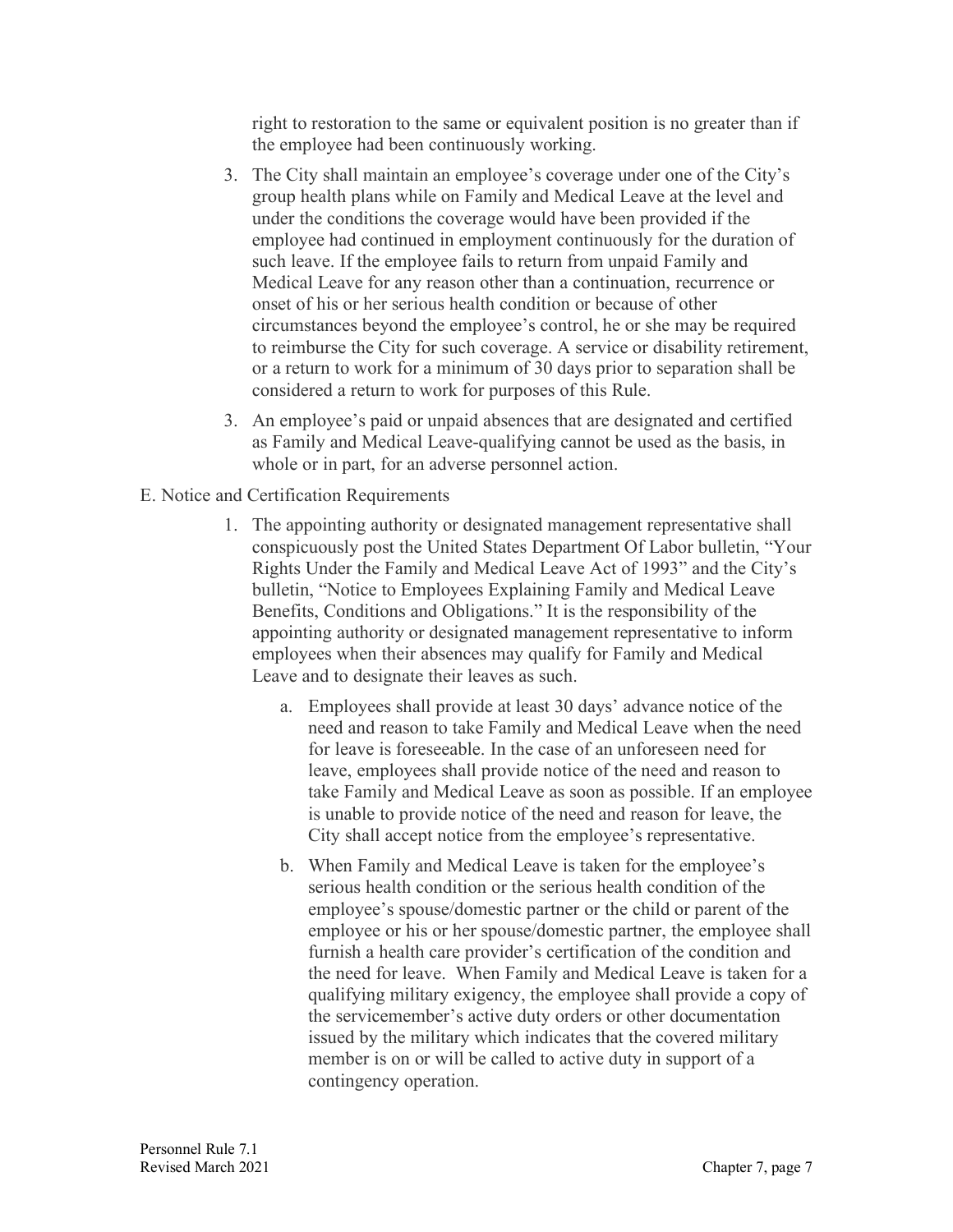An employee's leave cannot be denied pending receipt of a health care provider's certification of the serious health condition. The employee shall be placed on provisional Family and Medical Leave. If the employee fails to provide adequate certification within 15 calendar days of his or her notification of the need and reason for Family and Medical Leave, his or her leave taken to date shall be converted to unprotected paid leave or unpaid leave, as appropriate.

- c. An employee who takes vacation, sick leave, personal holidays, compensatory time off, or executive or merit leave for a Family and Medical Leave-qualifying condition shall be subject to the notice and certification requirements of the Family and Medical Leave program.
- d. The appointing authority may require recertification of an employee's need for continuing Family and Medical Leave, but may not require such recertification more often than every 30 days.

#### **7.1.4 Return to Work**

- A. An employee shall be required to provide a medical release to return to work when leave has been taken for his or her own serious health condition. The appointing authority shall inform the employee of this requirement at the time that the employee's leave is designated as Family and Medical Leave. If the employee is not informed of this need for a medical release when his or her leave is designated as Family and Medical Leave, the appointing authority may not require the medical release.
- B. An employee who is released to return to work before his or her Family and Medical Leave expires shall notify the appointing authority to schedule a return date. If the employee does not want to return before the end of the original leave, the appointing authority has the discretion to approve an unpaid personal leave of absence for the duration.
- C. An employee who fails to return from Family and Medical Leave or who continues on unpaid leave after his or her Family and Medical Leave is exhausted shall not be entitled to maintenance of his or her health care coverage or restoration to his or her position unless he or she is eligible for and granted a sabbatical leave of absence which provides for health care coverage.
- D. An employee who fails to return to work from Family and Medical Leave for any reason other than a continuation of his or her serious health condition or other circumstances beyond the employee's control shall be treated as a voluntary quit. The appointing authority will provide the employee written notice via personal delivery or certified mail of this intended personnel action. If the employee fails to respond to the notice within five business days of the notice being sent, the personnel action will be final on the date the Family and Medical Leave was scheduled to end.

# **7.1.5 Effect of Unpaid Leave on Service Credit**

Personnel Rule 7.1 Revised March 2021 Chapter 7, page 8